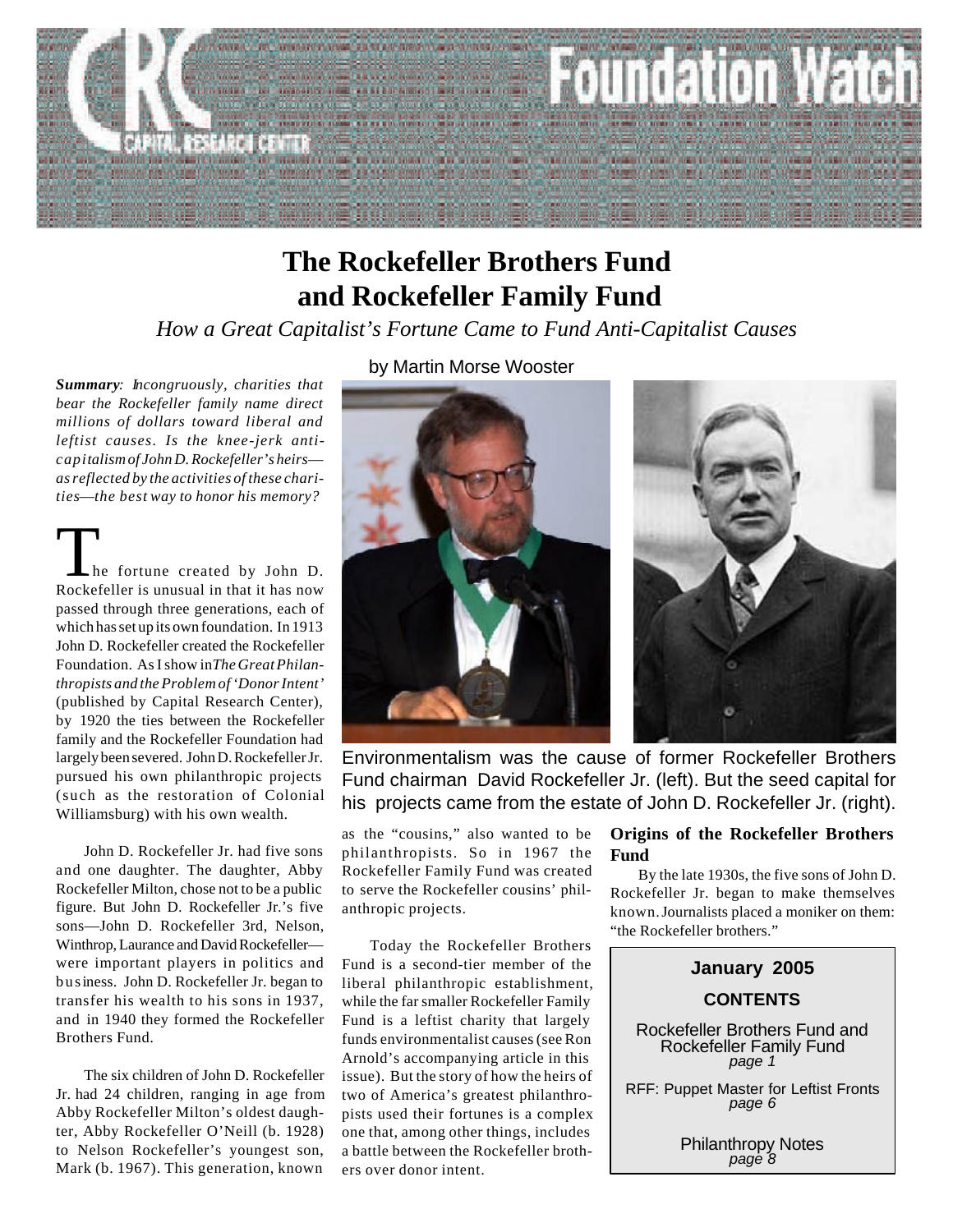"In appearance and emotional composition," John Cushman Fistere wrote in a 1938 *Saturday Evening Post* profile, the Rockefeller brothers "are no more alike than fifth cousins. Mentally, they approach parity. Together, they would make a good basketball team, board of directors, or dinner party."

John D. Rockefeller Jr. received his fortune from his father in a series of transactions between 1916-20. In 1937, after his father's death, John D. Rockefeller Jr. began to transfer his wealth in the same manner to his children.

"I have not told them how to spend their money," John D. Rockefeller Jr. said at the time, "nor am I likely to.... However much a man may make, the great bulk of his fortune must be used in one of two ways either it must be put into investments, which mean productive industries, or in ways of philanthropy."

The sons of John D. Rockefeller Jr. decided to follow their family's tradition of using their wealth for philanthropy by creating the Rockefeller Brothers Fund in 1940. For over a decade, the fund had no endowment. Only in 1952, as a result of complex maneuvers involving the debt on

**Editor:** Robert James Bidinotto

**Publisher:** Terrence Scanlon

#### *Foundation Watch*

is published by *Capital Research Center*, a non-partisan education and research organization, classified by the IRS as a  $501(c)(3)$  public charity.

**Address:** 1513 16th Street, N.W. Washington, DC 20036-1480

**Phone:** (202) 483-6900 **Long-Distance:** (800) 459-3950

**E-mail Address:** rbidinotto@capitalresearch.org

**Web Site:** http://www.capitalresearch.org

**Reprints** are available for \$2.50 prepaid to Capital Research Center. Rockefeller Center, was the fund's endowment created.

For about 25 years, the Rockefeller Brothers Fund largely pursued the philanthropic interests of the brothers. Laurance continued his father's interest in conservation, so the fund's money extended the family's land trusts in Wyoming that formed the basis of Grand Teton National Park. Nelson continued his mother's interest in contemporary art, so the Rockefeller Brothers Fund was one of the most generous patrons of the Museum of Modern Art. John D. was one of the pioneers of population control, so the fund was a major patron of the Population Council.

brothers was ideological. All of the brothers were liberal "Rockefeller Republicans." But John D. Rockefeller 3rd had become a New Leftist. "Instead of worrying about how to suppress the youth revolution," John D. Rockefeller 3rd said in a 1968 speech, "we of the older generation should be worrying about how to sustain it. The student activists are in many ways the élite of our young people. They perform a service in shaking ourselves out of our complacency." He also became a sex education enthusiast, giving a great deal of money to the Sexuality Information Council of the United States (SIECUS), both personally and through the Rockefeller Brothers Fund.

*"Instead of worrying about how to suppress the youth revolution," John D. Rockefeller 3rd said in a 1968 speech, "we of the older generation should be worrying about how to sustain it."*

The Rockefeller Brothers Fund was most influential in the late 1950s, when it published a series of reports about what America's foreign and domestic policies should be. One report, which called for increasing government support of the arts, was one of the key documents used in the creation of the National Endowment for the Arts in 1965. According to Nelson Rockefeller biographer Joseph E. Persico, **the fund's 1958 report** *Prospect for America* was so influential "that during the 1960 election, both parties lifted from it for their platforms. The very emblem of the Kennedy administration was taken from a section of the Rockefeller Brothers' report entitled 'The New Frontiers.'"

#### **The Crisis Over Donor Intent**

Nelson Rockefeller was largely a silent partner in the Rockefeller Brothers Fund for nearly 20 years, while he served in politics as governor of New York (1958-74) and then as Gerald Ford's vice-president (1975-77). When Nelson Rockefeller left political life, he returned to philanthropy—and his activities at the Rockefeller Brothers Fund precipitated a crisis over donor intent.

As David Rockefeller explains in his memoirs, part of the battle between the

Nelson Rockefeller, by contrast, had a strong law-and-order streak to him, as demonstrated by his crushing of the Attica prison riot in 1971 and the passage of the tough "Rockefeller drug laws" in the same year.

In 1977 Nelson Rockefeller returned to an active role in the Rockefeller Brothers Fund. He demanded that, given his public eminence, he should be chairman and CEO of the Rockefeller Brothers Fund. He also endorsed the findings of an internal Rockefeller Brothers Fund committee that half of the fund's \$190 million endowment should be used to support the capital campaigns of 25 organizations which the Rockefellers had long favored, including the Museum of Modern Art, the Population Council and Rockefeller University.

"I believe that we brothers should continue to provide leadership and guidance to the activities and program of the fund," Nelson Rockefeller wrote in a memorandum. "Among the four of us, there is a wealth of knowledge, experience and understanding about the problems which face our city, nation and world which I feel is unique."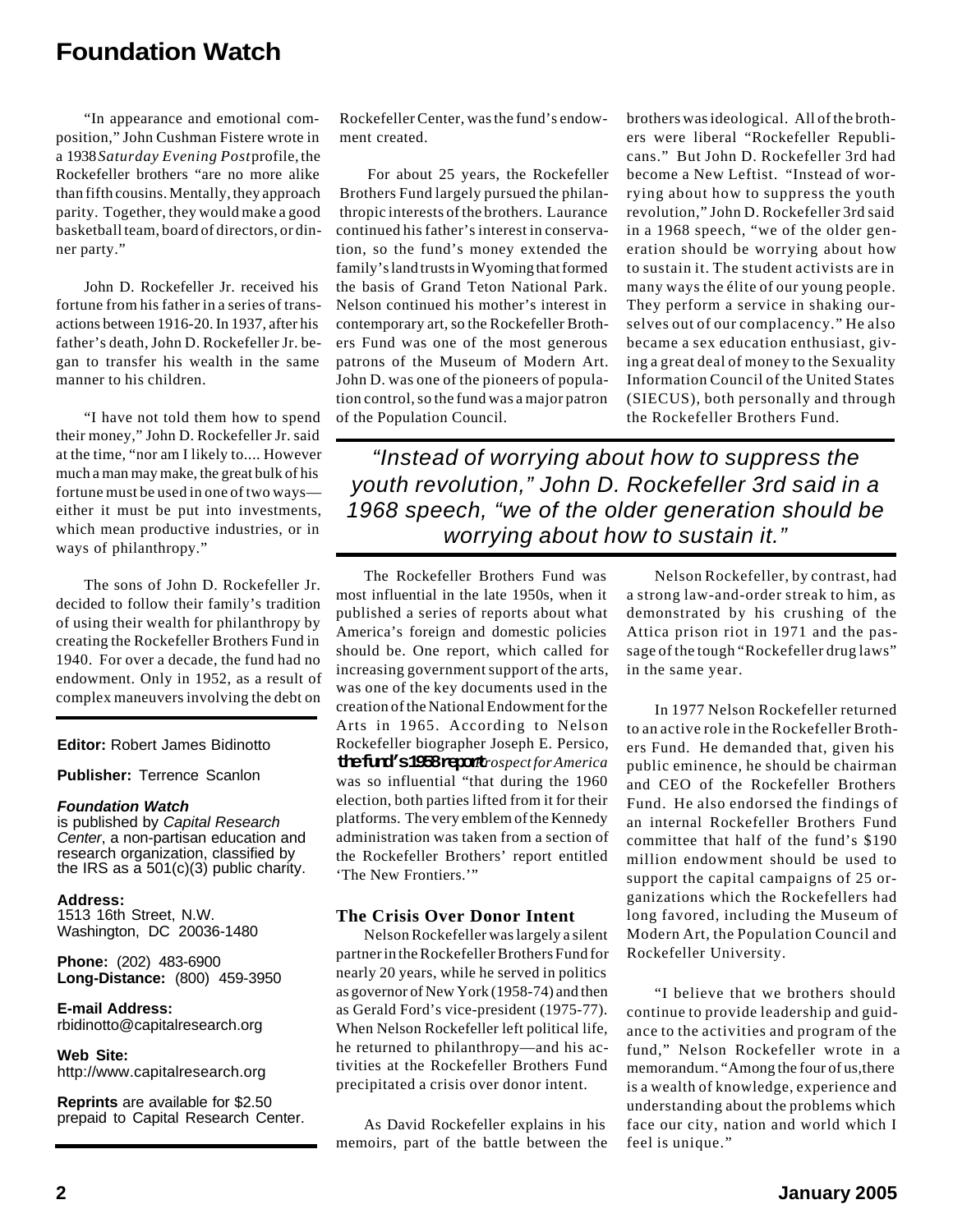In August 1977, Rockefeller Brothers Fund trustee John Gardner resigned over this assertion of donor intent. He denounced the "special status" of the four Rockefeller brothers on the Rockefeller Brothers Fund board, and told the *New York Times* that "trustees who are not brothers—who were the next generation or outsiders" should have votes equal to those of the four surviving founders. Because the brothers insisted on donor control, Gardner said, he had no choice but to resign.

The *Wall Street Journal*, in an editorial, contrasted the Rockefellers' vigorous assertion of donor control with the Ford Foundation, where Henry Ford II had just severed the last vestige of family control by resigning from the foundation board in protest over the foundation's leftward drift. "Apparently," the *Journal* editorialized, "the Rockefellers knew something the Fords didn't" about the importance of donor intent.

Ultimately the battle over control of the Rockefeller Brothers Fund ended in 1979. John D. Rockefeller 3rd died in 1978 in an auto accident; a year later, Nelson died. The two surviving brothers, Laurance (who lived until 2004) and David, felt no further need to quarrel. They passed on control of the Rockefeller Brothers Fund to the next generation of the family and to outsiders.

Nelson Rockefeller never did win the chairmanship of the Rockefeller Brothers Fund. But the fund did disburse \$85.4 million to eighteen organizations on the brothers' list, and in 1981 gave \$15 million to Sleepy Hollow Restorations, which restored historic homes near the Rockefellers' family estate. Thus the target of \$100 million, or half the fund's endowment, was met. The largest of these grants went to Rockefeller University (\$22.5 million), Memorial Sloan-Kettering Cancer Center (\$17.5 million) and the Population Council (\$10 million).

But these substantial grants, *New York Times* reporter Peter Kihss wrote in 1979, were terminal ones; these organizations could no longer look to the Rockefeller family for support. "The intent in most cases," Kihss wrote, "was that the Brothers Fund would be ending its major responsibility to the institutions, basically leaving them—facing the inroads of inflation—to make their own way."

#### **Rockefeller Family Fund Origins**

The Rockefeller brothers were major figures; two were governors, and David Rockefeller was the longtime chairman of the Chase Manhattan Bank. Their children—with the notable exception of Sen. John D. "Jay" Rockefeller IV—are much less significant.

The Rockefeller cousins, note historians John Ensor Harr and Peter J. Johnson, "lived all over the country, most of them somewhere else than New York. Their knowledge of family history and affairs was sketchy, not inculcated in any systematic way, but only in bits and pieces within the particular circumstances of each Cousin's family… The upbringing of the Cousins was much more lax and open than that of their fathers. For example, pressure to attend church and keep account books faded out early and the children were much more exposed to 'pop' culture than their parents had been."

Thanks to trusts that John D. Rockefeller Jr. created for his grandchildren in 1952, the cousins never had to look for work. But as Peter Collier and David Horowitz reported in *The Rockefellers*, in the 1960s most of the cousins used their wealth to fuel radical causes. During those years, they write,

in 1971, she left her \$72 million estate to charity—including \$10 million to the Rockefeller Family Fund. This new wealth caused a furious debate among the cousins about what the money should be used for. "The times demand something more than one tax deductible foundation," Laurance Rockefeller's daughter Marion wrote in an internal memo for the other cousins. "The task as we see it is often to attack the very political and economic forces which perpetuate the tax deductible contribution... We think the Fund has an obligation to seek out organizations like American Friends Service Committee, Friends of the Earth, Pacifica stations, American Documentary Films *et al*. and support them regardless of their tax status."

The Rockefeller Family Fund has been a consistently leftist funding vehicle ever since. And the cousins gradually rose in influence at the Rockefeller Brothers Fund, a transition marked by David Rockefeller Jr.'s succeeding his father as the fund's chairman in 1983.

As Rockefeller Brothers Fund chairman, David Rockefeller Jr. hosted a luncheon in 1992 for Mikhail Gorbachev, who was trying to raise \$75 million for a U.S.-style "presidential library." The luncheon included representatives from the Ford and Mellon Foundations, the Carnegie Corpora-

*...the cousins never had to look for work. As Peter Collier and David Horowitz reported in* The Rockefellers*, in the 1960s most of the cousins used their wealth to fuel radical causes.*

the cousins "poured hundreds of thousands of dollars into movement causes ranging from *Ramparts* magazine and the film *Millhouse* to the Venceremos Brigade and Vietnam Veterans Against the War."

So it's little wonder that the Rockefeller Family Fund, created in 1967 as a vehicle for the cousins' philanthropy, started off as a far left organization and has stayed that way ever since. After John D. Rockefeller Jr.'s widow, Martha Baird Rockefeller, died

tion and the Pew Charitable Trusts. Gorbachev, Rockefeller told the *New York Times*, was "exuberant and happily animated, just brimming with ideas...he represents an extraordinary, indeed unique human resource." (Despite David Rockefeller Jr.'s enthusiasm, the Gorbachev Library was never created.)

#### **Rockefeller Brothers Fund Today**

In 1999, the Rockefeller Brothers Fund was the beneficiary of a philanthropic merger: it took over the Charles E. Culpeper Foundation, created by a president of the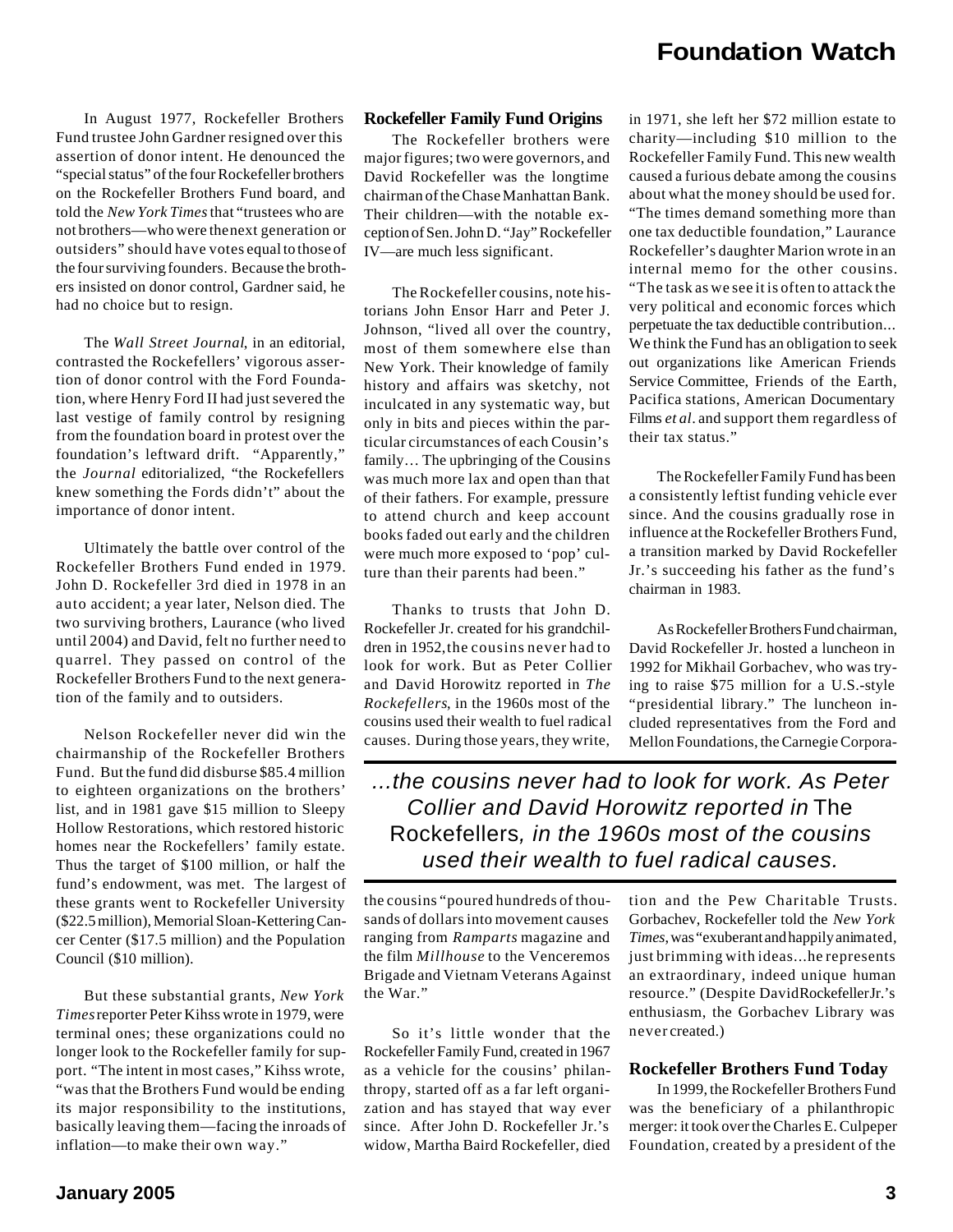Coca-Cola Bottling Company of New York. This added \$208 million to the Rockefeller Brothers Fund endowment, which at the time was \$457 million.

As of 2003, Rockefeller Brothers Fund assets were \$744 million, with which the fund made \$19.8 million in grants. The fund's chairman is Steven Rockefeller, a son of Nelson Rockefeller's who is an emeritus professor at Middlebury College. (During his teaching career, he was a professor of religion who wrote several books about Zen Buddhism.) David Rockefeller Jr. is now the fund's vice-chairman. Rockefeller cousins have an additional five seats on the 17-member board.

it declare d "pivotal places": New York City, Serbia and Montenegro, South Africa and China.

Part of the Rockefeller Brothers Fund's grantmaking went to environmental organizations that said they were fighting global warming. One of the fund's program officers, Michael Northrop, spent 10 months in Europe in 2003 trying to create a network for state and local government officials interested in discussing anti-glo bal warming regulation. This led to the creation of The Climate Group in 2004, which provides a forum for regulators to swap ideas. Among the other environmentalists to receive Rockefeller Brothers Fund grants in 2003

*Today the Rockefeller Brothers Fund is a second-tier member of the liberal philanthropic establishment, while the far smaller Rockefeller Family Fund is a leftist charity that largely funds environmentalist causes.*

The Rockefeller brothers left the family's estates to the National Trust for Historic Preservation. The Rockefeller Brothers Fund now manages these estates under contract from the National Trust, and has turned one of the Rockefeller homes, known as Pocantico, into a conference center. Conferences held at Pocantico in 2003 included staff retreats for the Doris Duke Charitable Trust, the National Trust for Historic Preservation, the Foundation Center, the Trilateral Commission and the United Nations Association. The United Nations held two retreats at Pocantico in 2003: one was for members of the Security Council, while a second, on "Strengthening Analytical Capacity at the United Nations," brought together UN researchers to talk about "in-house needs for information and analysis." A 2002 Pocantico conference, sponsored by the Pew Charitable Trusts, was a meeting about the importance of having meetings.

In 2003, the Rockefeller Brothers Fund declared that it was now practicing "philanthropy for an interdependent world." The fund's board decided to concentrate its grantmaking on four areas were the National Environmental Trust (which received \$400,000 for a "glo bal warming public education campaign"), the British branch of the World Wildlife Fund (which also received \$400,000 for antiglobal warming activities) and the Institute for Policy Studies (which received \$50,000 for the Chesapeake Climate Action Network, an IPS project which seeks to impose stringent anti-global warming regulations in Maryland).

The Rockefeller Brothers Fund's division on "Peace and Security" declares that its mission is to promote global security by having "governments, citizens, and civil society organizations...contribute to the creation of a safe, equitable, and just global community." Here most of the money goes to the media. Public Radio Interna tional, for example, received \$150,000 for its show "The World." The Greater Washington Educational Telecommunications Association, the nonprofit that runs the Washington, D.C. PBS affiliate and whose veteran head, Sharon Percy Rockefeller, is Sen. Jay Rockefeller's wife, received a two-year \$100,000 grant for a show called "By the People: America in the World."

Rockefeller Brothers Fund grantmaking shows that "global interdependence" might be little more than a 21st century version of one-worldism. One 2003 fund grant, for \$100,000, went to the Benton Foundation for a project known as "OneWorldU.S."

Staffers at the fund also assisted in the creation of the Center for Global Solutions, which was officially launched in 2004. But this advocate for "global interdependence" is not new. It is in fact the successor to the World Federalists Association, that venerable advocate of oneworldism. In 2003, the group sent emails to the 300 most active members of the 12,000-member association, asking them if the name should be changed. The mailing received 120 responses; Center for Global Solutions vice-president Heather Hamilton **told the** *Chronicle of Philanthropy* that "the overwhelming majority hated the word 'federalist' in our name." Hamilton said that Eli Pariser, a founder of MoveOn.org, told her that "you'd probably be better off with something that doesn't immediately make people think of conspiracy theories."

Rockefeller Brothers Fund program officer P. J. Simmons approved of the Center for Global Solutions' reformulation. The change, he said, demonstrated "an impressive commitment to applying some crucial lessons learned about how to reach broad audiences of Americans in global issues."

The Rockefeller Brothers Fund also funds extensive fellowship programs. One set of fellowships, continued from the Culpeper Foundation, provides scholarships for medical students. The fund also administers the Ramon Magsaysay Award Foundation, named after a Philippine president who was killed in a plane crash in 1957. The foundation gives Ramon Magsaysay Awards, which now amount to six \$50,000 prizes. Winners of the awards in 2003 included the founder of the Philippine Center for Investigative Journalism, the chair of the Commission for Reception, Truth, and Reconciliation in East Timor and the chief election officer of India.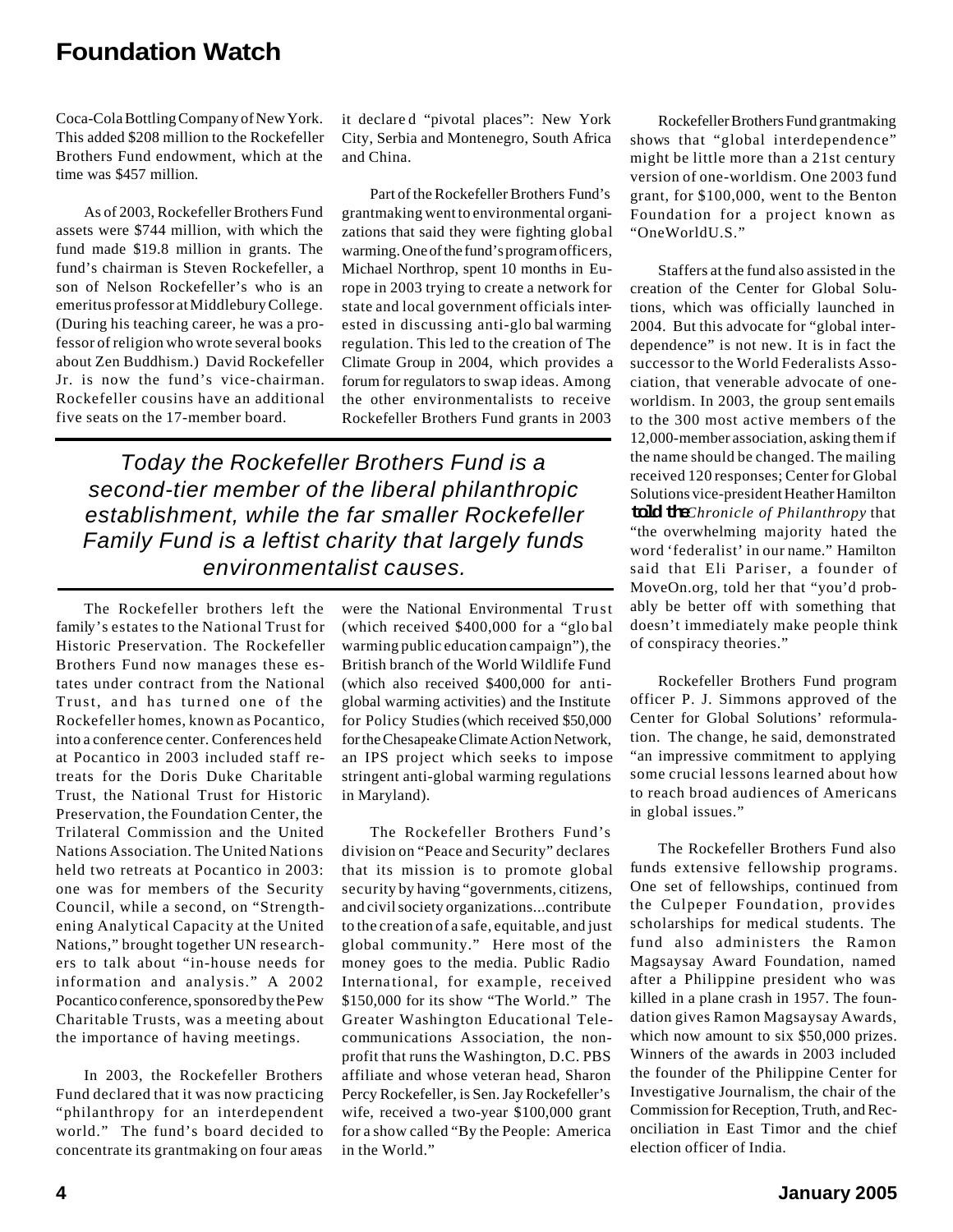#### **Rockefeller Family Fund Targets President Bush**

The most dramatic change at the Rockefeller Family Fund occurred in 1996, when the fund changed its IRS tax status from a foundation to become a public charity. As Ron Arnold reports in the accompanying article, this has permitted certain changes in how the Rockefeller Family Fund receives funds and distributes grants.

At least six members of the 13-member Rockefeller Family Fund board are Rockefeller cousins, including the fund's president, Peter O'Neill, a grandson of Abby Rockefeller Milton. The fund's priorities have not changed much over the years; it was created as a hard-left organization, and remains one today. In 2002, according to Guidestar.org, the fund's assets were \$56.2 million and its grants were \$5.2 million.

The Family Fund's greatest influence has been in environmentalism. In 1987, the fund created the Environmental Grantmakers Association, an affinity group of the Council of Foundations. The association remains a "project" of the Rockefeller Family Fund. The association, according to its website, includes 250 members; its board includes representatives from the Hewlett, HKH, Scherman, Wilburforce, Bush, Richard Ivey, Packard, Jenifer Altman, Charles Stewart Mott and Mertz Gilmore Foundations, as well as the Beldon Fund. Its members regularly meet "to discuss common interests and to learn about each other's specific programs."

In 2004, the Rockefeller Family Fund signed on to a movement to require large corporations to list their "environmental liabilities" as part of their corporate balance sheets. Other foundations supporting this campaign include the Rose and Turner Foundations, as well as the United Steelworkers of America and California State Treasurer Phil Angelides.

In a column that appeared in *Forbes* in July, Competitive Enterprise Institute president Fred L. Smith Jr. notes that calculating potential environmental damages from oil spills or other pollution is not possible. Would an oil company, he asks, have to put \$100 billion—or \$10 trillionon its books to cover alleged future damage from global warming? "Assets and liabilities that can't be connected to historical transactions or tradable contracts have no assignable market value," Smith writes. "So they shouldn't be counted."

The Rockefeller Family Fund is proud that its categories of grantmaking have changed very little since the fund's creation. But in 2003-04, most of the grants made by the fund had a single purpose defeating President Bush. The fund did give \$150,000 to Columbia University to support Campaigndesk.org, a nonpartisan source for election reporting. But among the fund's 2003 and 2004 grants were \$25,000 to the Alliance for Justice for "funding to prevent errors in vote counts on electronic voting machines," \$25,000 to the Electronic Frontier Foundation for the same purpose, \$150,000 to the Brennan

*In 2004, the Rockefeller Family Fund signed on to a movement to require large corporations to list their "environmental liabilities" as part of their corporate balance sheets.*

Center for Justice for "legal redress in states not adequately implementing critical elements of the Help America Vote Act," \$150,000 to People for the American Way "for the Democracy Now Project" and \$35,000 to the Federation of State Leagues of Conservation Voters "to increase the participation of environmentally con cerned voters."

In addition, one of the fund's trustees was heavily involved in the 2004 campaign. As a small child, Alida Rockefeller Messinger told the *New York Times*, she called her father, John D. Rockefeller 3rd, a ventriloquist, because she didn't know what "philanthropist" meant. Her knowledge of grantmaking has sharpened since then. During the 2004 election cycle, the Center for Public Integrity reports,

Messinger donated over \$3.3 million to "527 groups" active in the effort to defeat the President Bush. This amount, according to the center, ranked her twelfth nation ally among such donors. Messinger's con tributions were considerably less than those of George Soros (\$23.4 million), Pro gressive Insurance founder Peter B. Lewis (\$23 million) or Hollywood mogul Steven Bing (\$13.8 million), but still enough to make her a "player" in liberal fundraising circles. She gave \$755,000 to the League of Conservation Voters, \$2.2 million to America Coming Together, \$133,000 to the State Conservation Voters Action Fund and lesser amounts to several other 527 groups.

The Rockefeller Family Fund also gave substantially to groups challenging Bush administration environmental policies. Donations by the Fund in 2003 and 2004 included \$150,000 to the Campaign to Pro tect America's Lands to "stop antienvironmental public lands decrees through sustained grass roots and media efforts," \$25,000 to the Friends of the Earth Foundation "to publicize the connection between corporate interests and policy-making at the Department of the Interior" and \$50,000 to the Wilderness Society for a campaign "which will work with local and state organizations to mobilize citizens to voice opposition in key states to Interior Department policies."

It's likely that the Rockefeller Brothers Fund and the Rockefeller Family Fund have calcified into their final, inflexible forms. The Rockefeller Brothers Fund will continue to lease its posh conference center to meetings where the great and the good will agonize over the world's problems in exquisite surroundings. The Rockefeller Family Fund will continue to be a reliable friend to leftist lobbyists.

It would be too much to expect these heirs to John D. Rockefeller's great fortune to have asked themselves if their reflexive anti-capitalism is the best way to honor their great-grandfather's memory. The thought has probably never crossed their minds. *FW*

*Martin Morse Wooster is a visiting fellow at the Capital Research Center.*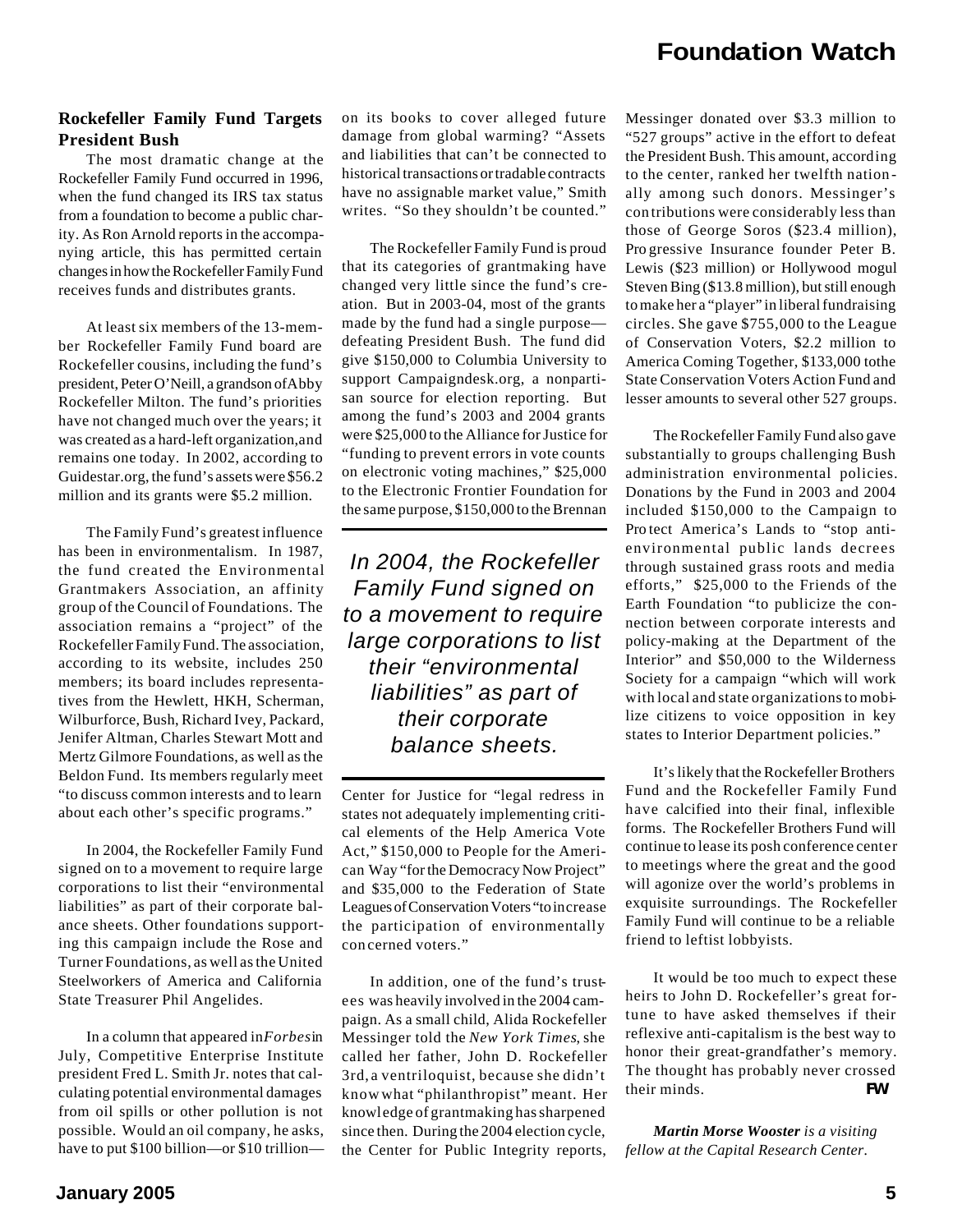# **The Rockefeller Family Fund: Puppet Master for Leftist Front Groups**

by Ron Arnold

 $\blacksquare$  he Rockefeller Family Fund is now a public charity. Through a magical loophole we are no longer a private foundation."

Those are the words of Donald Ross, executive director of the Rockefeller Family Fund in 1992, speaking to the annual meeting of the Environmental Grantmakers Association.

The "magical loophole" is an obscure IRS provision that allowed the New York City-based Fund to change its classification so it could do what it previously could not do. Previously the Fund could only make grants from its own endowment of funds that were contributed mainly by the fourth generation of Rockefellers, the greatgrandchildren of John D. But thanks to the "loophole" that allowed it to transform itself into a "public charity," the Fund may now accept grants made to it by other foundations. It also may spend any amount to operate its own programs—including substantial lobbying efforts.

In the past decade more and more private foundations have decided to slip through this public charity loophole. The most recent, in January 2004, is the giant Pew Charitable Trusts (2003 assets: \$4.1 billion). Critics worry over the lobbying power that "charity" status confers on endowments like Pew, but their ability to run their own in-house policy programs is even more alarming. The public is none the wiser when a former private foundation becomes a public charity, allowing it to launch and operate well-funded, politically-charged programs under assumed names that hide the true source of controversial and highly-publicized projects.

Here's an example.

In early March 2004, the Washington, D. C.-based Campaign to Protect America's Lands (CPAL) published a scathing report

accusing the Bush Administration of giving a Republican campaign contributor special access to drill oil in New Mexico's Otero Mesa. CPAL denounced the Bureau of Land Management for acting under the influence of Deputy Secretary of the Interior Steven Griles in issuing a drilling permit to a company controlled by the prominent Yates family.

Griles—second in command to Interior Secretary Gale Norton—had been a lobbyist for mining, coal and oil companies, including Yates, prior to joining the Bush administration, and environmentalists predictably campaigned against him from the day he was nominated as Deputy Secretary in 2001. The CPAL report wasn't really about the Yates commitment to environmental protection. It was about Griles—and by implication, the Bush Administration.

After a year in office, Griles faced accusations that he had violated ethics rules—specifically, that he played a key role in several decisions that directly ben efited his former clients. The Office of Government Ethics (OGE) began an 18 month-long in vestigation. Only seven workdays after CPAL released its disquieting document, the OGE cleared Griles of wrongdoing. (Griles resigned recently after serving out the full first term of the Bush admin istration.)

CPAL's anti-oil campaign forged ahead anyway, unfolding with some peculiar twists. First, a CPAL news release touted "an unusual coalition of ranchers, environmentalists and free marketers, joined together to oppose rampant development on Otero Mesa." But ranchers on Otero Mesa denied they were part of any coalition. In fact, there was no coalition. CPAL's rhetoric that Otero Mesa was a "pristine" wilderness about to be "desecrated by drilling rigs" worried its inhabitants for a different reason. It looked like a first step

toward pressuring Congress to put the area (which was hardly a "wilderness," since ranchers had lived and grazed cattle there for more than a century) off-limits to all domestic and commercial use.

Ranchers were stunned by newspaper headlines announcing that New Mexico Governor Bill Richardson, a Democrat, had joined CPAL's anti-industry cru sade—a move both puzzling and disturbing, since New Mexico is the nation's second-ranking producer of natural gas, a significant source of state school and tax revenue.

Then rumor had it that Gov. Richardson was contacted by Sen. John Kerry's presidential campaign about a potential slot in a Kerry administration. Richardson's denunciations of the Bush administration for "selling Otero Mesa" looked more partisan than substantive.

*New from CRC...*

# Capital Research Center's **GUIDE TO NONPROFIT ADVOCACY**

*by Christopher Morris*

CRC's invaluable "who's who" among leading advocacy groups: their finances, their leaders, their agendas. Concise profiles of 80 major organizations. *Single copy \$10, or three for \$25*

> To order, call **800-459-3950**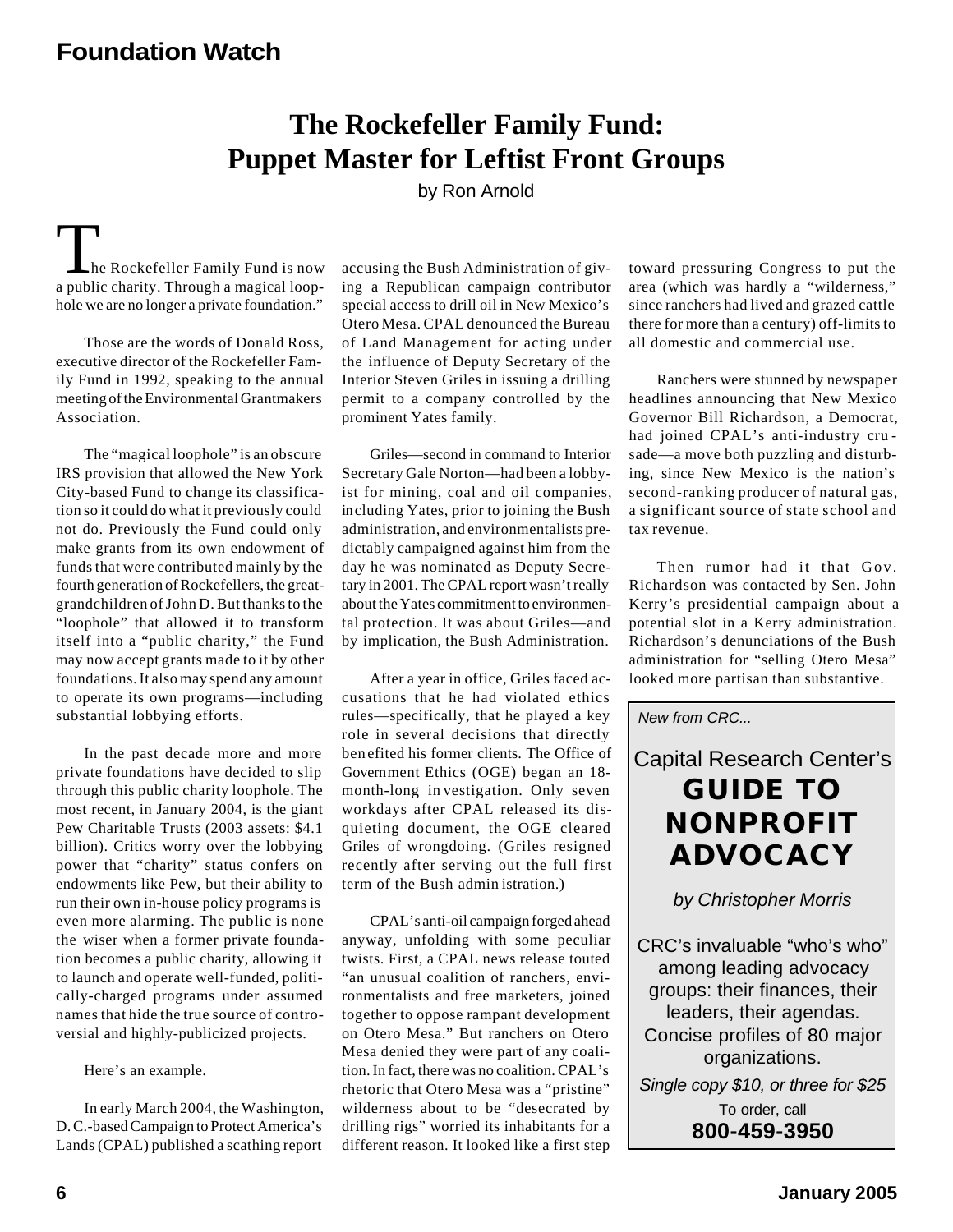The questions began: Who was the "Campaign to Protect America's Lands"? Who paid for it? And why? The answers are anything but transparent, and to unearth them, you have to do some patient digging.

CPAL's website lists Peter Altman as its executive director. Altman is no stranger to industry-bashing. He was formerly executive director of the Austin-based Texas Fund for Energy and Environmental Education (TFEEE), an extreme anti-industry group that operates under six assumed names, including "Campaign ExxonMobil" and "Citizen's Clean Air Project."

Altman's CPAL calls itself a "nonprofit, non-partisan organization." However, IRS Publication 78, the cumulative list of all exempt organizations in the nation, has no record of a "Campaign to Protect America's Lands." A further search of the group's website uncovers this disclaimer: "CPAL is a campaign of the Environmental Integrity Project (EIP)."

So Altman and CPAL are fronting for EIP. But what is EIP?

It, too, is not listed in IRS Publication 78. Its website says EIP was founded by Eric Schaeffer, "who directed the U.S. Environmental Protection Agency's Office of Regulatory Enforcement until 2002, when he resigned after publicly expressing his frustration with efforts of the Bush Administration to weaken enforcement of the Clean Air Act and other laws."

So Schaeffer is the brains behind Altman and CPAL. The political motive is solid, but still not transparent. Why is a former bureaucrat who spent years regulating factory emissions suddenly heading a group running a campaign on federal land issues? And who's paying for it all?

EIP's website provides a clue: It says the organization was founded "with support from the Rockefeller Family Fund and other foundations." The Rockefeller Family Fund's 2002 Form 990 annual report, Schedule A, "Compensation of the Five Highest Paid Employees," shows Eric Schaeffer at the top of the list, with a salary of \$116,218 and benefit package of \$22,709.

So Schaeffer is a well-paid Rockefeller Family Fund employee. In short, the Rockefeller Family Fund is behind Eric Schaeffer's EIP—which, in turn, is behind Peter Altman's CPAL.

The Rockefeller Family Fund's Form 990 shows it gave EIP \$150,000 in 2002, a full year's grant. (Eric Schaeffer didn't resign from the EPA until March.) In 2001, the Fund also spent \$150,000 on its Environmental Enforcement Project "to support EPA oversight."

How long had Rockefeller Family Fund officials known Eric Schaeffer before he chose to dramatically resign from the EPA? The whole episode suggests

efforts, expose the pro-industry agenda of top political appointees and hold public officials accountable for these decisions."

It's no accident that the Fund selected Peter Altman to run CPAL. It gave his Texas Fund for Energy and Environmental Education \$140,000 in 2002 and \$50,000 in 2001, fully aware of his record of disrupting ExxonMobil shareholder meetings and of his hatred of the petroleum industry.

The Rockefeller Family Fund is well known for the financial and logistical support it gives anti-industry projects. It's pointless to speculate why the descendents of oilman John D. Rockefeller hold these views, but hold them they do. Consider this statement by fourth-genera tion family member Laura Rockefeller

*"It's hard to get rid of the money in a way that does more good than harm," said Laura Rockefeller Chasin. "One of the ways is to subsidize people who are trying to change the system and get rid of people like us."*

that his resignation was part of a prearranged, high profile and highly political "Dump Bush" project.

There's more telling evidence for this scenario. In 2002, at the time that it set up Schaeffer in the Environmental Integrity Project, the Rockefeller Family Fund also spent \$80,000 to create EIP's front group, the Campaign to Protect America's Lands. EIP was a kind of "double-blind," distancing the overtly anti-Bush CPAL from the Rockefeller name.

The Fund's own grant description for CPAL's 2002-2003 financial support was "to expose and prevent actions by the Department of Interior that pose an environmental threat to federally protected public lands." That may have been too obviously aimed against Steven Griles, so the Fund's description for its \$150,000 2004 grant was altered thus: "to stop antienvironmental public lands decisions through sustained grassroots and media

Chasin (Laura's husband, Richard Chasin, is a trustee of the Rockefeller Brothers Fund, which represents money from the third generation of Rockefellers.):

*"It's hard to get rid of the money in a way that does more good than harm. One of the ways is to subsidize people who are trying to change the system and get rid of people like us."* (Cited in *The Rockefellers*, by Peter Collier and David Horowitz, page 573.)

A final irony. The Rockefeller Family Fund operates a project called "Transparency in Government." With its own front groups dancing on shadowy strings, it seems the Fund could benefit from a bit of transparency itself. *FW*

*Ron Arnold is Executive Vice President of the Center for the Defense of Free Enterprise, a free-market think tank based in Bellevue, Washington.*